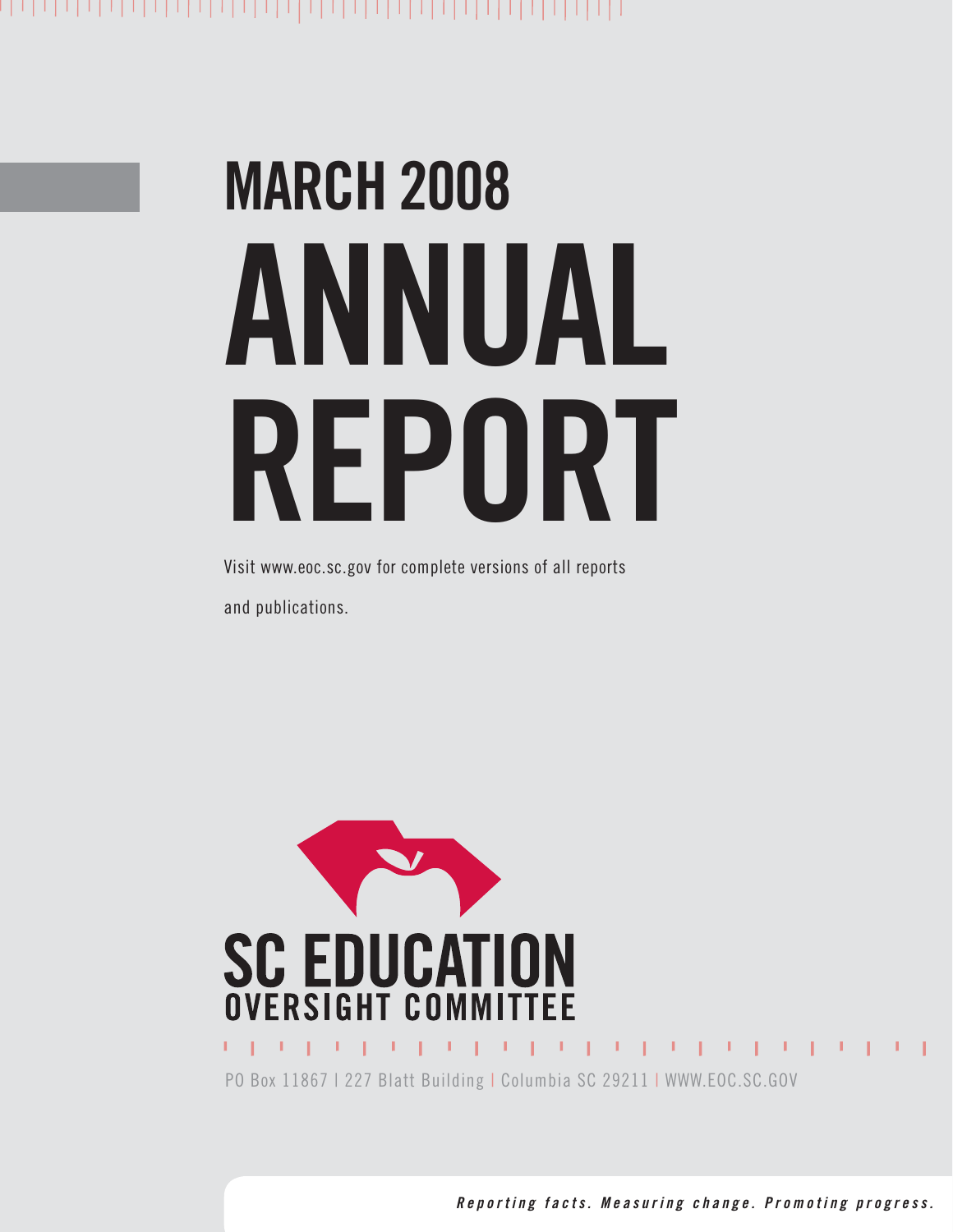# |-<br>|-<br>|-<br>|-<br>|-<br>|-<br>|-

# **2008 ANNUAL REPORT**

# **TABLE Of CONTENTS**

| <b>Student / School / District Performance</b>            |                |
|-----------------------------------------------------------|----------------|
| Where Are We Now Release                                  | 1              |
| Child Development Education Pilot Program - 4-K           | 1              |
| <b>Achievement Gap</b>                                    | $\overline{2}$ |
| Review of the US History and                              |                |
| <b>Constitution End of Course Field Test</b>              | $\overline{3}$ |
| South Carolina Alternate (SC-ALT) ELA and Math Field Test | $\overline{3}$ |
| <b>Computer Based Testing Study</b>                       | 4              |
| <b>Palmetto Priority Schools Evaluation</b>               | 4              |
| <b>Technical Advisory Committee</b>                       | $\overline{5}$ |
| <b>Accountability Manual</b>                              | $\overline{5}$ |
| <b>State Support for Student Achievement</b>              |                |
| Approval of the Mathematics Academic Standards            | 6              |
| Approval of the English Language Arts Academic Standards  | 6              |
| <b>Retraining Grant Program Report</b>                    | 6              |
| <b>Teacher Loan Study</b>                                 | 6              |
| <b>Teacher Recruitment and Retention Task Force</b>       | 6              |
| Superintendents' Perspective on Technical Assistance      | $\overline{1}$ |
| <b>Funding Model</b>                                      | $\overline{1}$ |
| <b>Flexibility Study</b>                                  | 8              |
| <b>National Board Certification Program</b>               | 8              |
| <b>Public Choice Innovation Schools</b>                   | 8              |
| Ш<br><b>Public Awareness</b>                              |                |
| Education Oversight Committee/                            |                |
| <b>SCDE Report Card Workshops</b>                         | 9              |
| <b>PAIRS</b>                                              | $\mathbf{q}$   |
| <b>Common Ground</b>                                      | 10             |
| <b>Family-Friendly Standards</b>                          | 10             |
| <b>Parent Survey</b>                                      | 10             |
| <b>Back-to-School Supplement</b>                          | 10             |
| <b>W</b> Advisory Groups                                  | 12             |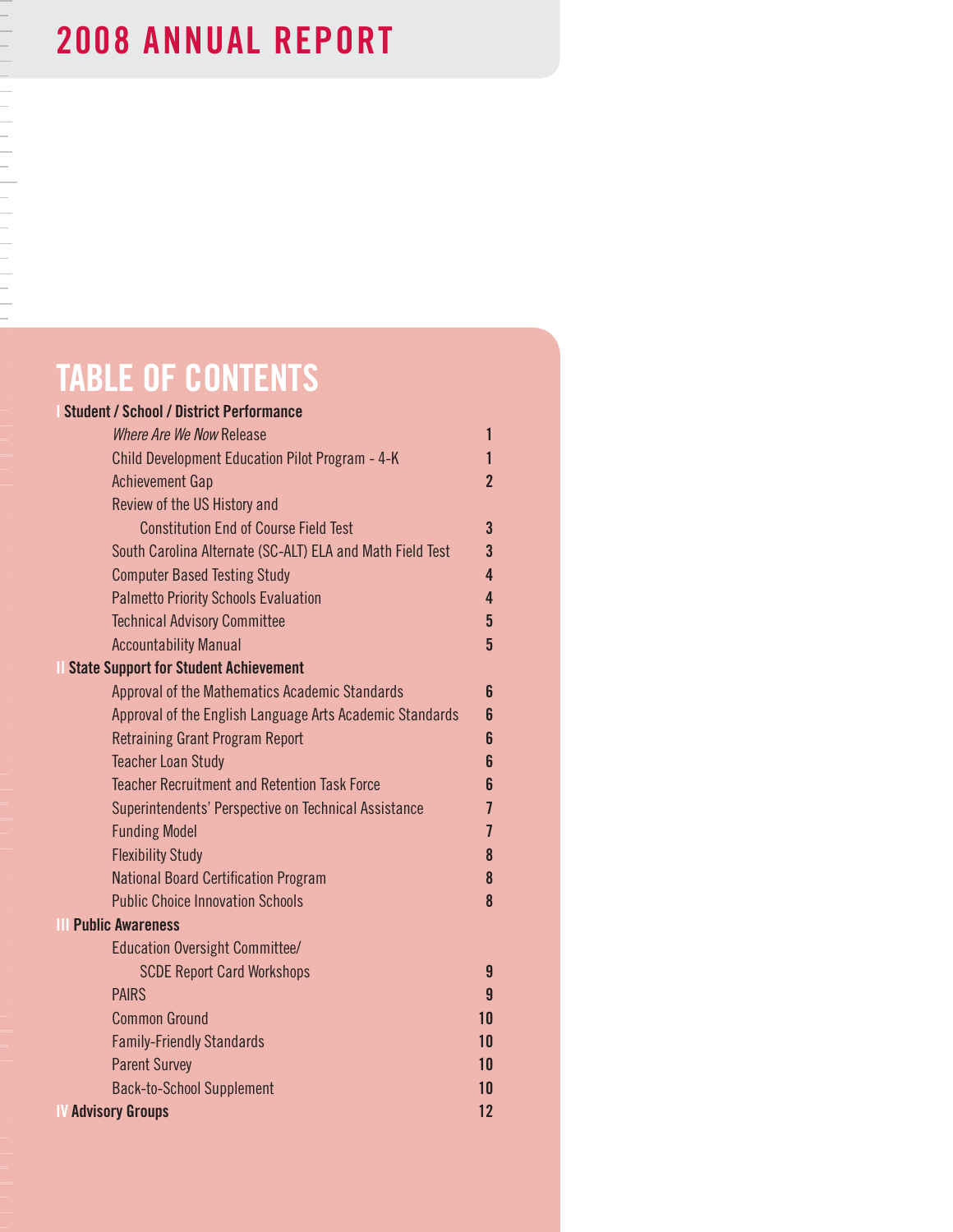# **STUdENT / SCHOOL / diSTRiCT PERfORMANCE**

#### *WHERE ARE WE NOW* **RELEASE**

**i**

on December 10, 2007, the education oversight Committee released South Carolina's progress toward the 2010 Goal, which states that SC will be in the top half of states by the year 2010. The annual release provides evidence of the accomplishments of SC's students, schools, and the education accountability system. Dr. Andrew Sorensen, President of the University of South Carolina and Mack Whittle, President and CEO of South Financial Group, presented perspectives on the goal from higher education and business at this year's release.

this year's release showed South Carolina is achieving the goal in some areas. In 2007, South Carolina's achievement attained the following ranks:

**1** On the National Assessment of Education Progress (NAEP) tests used as the Nation's Report Card:

| 4th Grade Reading | 42 <sup>nd</sup>                   |
|-------------------|------------------------------------|
| 8th Grade Reading | $41$ st                            |
| 4th Grade Math    | 33 <sup>rd</sup>                   |
| 8th Grade Math    | $28th$ (in the top half of states) |
| 4th Grade Science | 33 <sup>rd</sup>                   |
| 8th Grade Science | 30 <sup>th</sup>                   |

In 8th grade math and science South Carolina's gains are among the top five in the nation.

- **2** With respect to the Advanced Placement Tests, South Carolina is in the top half of states, ranking 22nd in the nation for participation and 23rd in the nation for the percentage of exams scored 3, 4 or 5;
- **3** On college admissions tests, although South Carolina's SAT improvement is among the nation's best, scores on both the SAT and the ACT remain 48th in the nation;
- **4** regardless of the calculation method, South Carolina's graduation rate remains last among the nation.

#### **CHiLd dEvELOPMENT EdUCATiON PiLOT PROgRAM - 4-k**

In January 2006, the General Assembly commissioned the Education Oversight Committee to inventory and study all publicly-funded kindergarten programs for four-year-olds and to recommend the program that should be funded statewide for all children who qualify for free- or reduced-price lunches. In March 2006, the Education oversight Committee made a number of recommendations concerning the implementation of the program, now referred to as the Child Development Education Pilot Program (CDEPP). The majority of the recommendations were implemented.

In FY2007 the General Assembly appropriated \$23.5 million for the first year of the two-year pilot program, and in FY2008 appropriated and authorized the use of carry forwards totaling \$25.0 million for the second pilot year.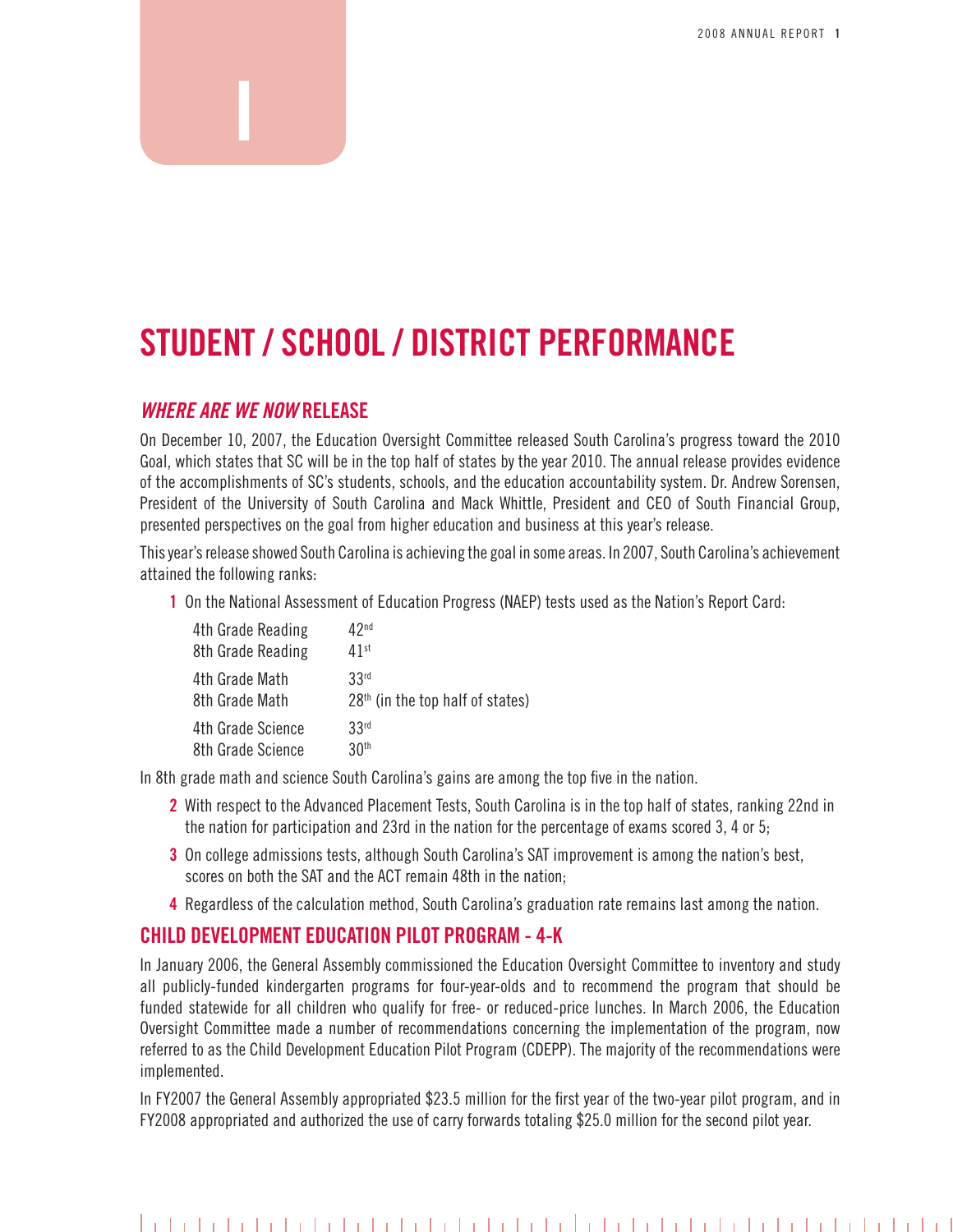In January 2008, the Education Oversight Committee released the Summary Report on CDepp. Key points within the report include:

> **+** Based on December 1 student enrollment data for 2007-08, 3,756 children are served in public schools through the CDEPP program (an increase of 993 children from 2006- 07). In private centers, 402 children are served (an increase of 93 children from 2006-07.)

"the CDepp program is worth all of our efforts. the benefits of a full-day program to poor youngsters are undeniable….we put a lot of faith in the research that affirms that what these children learn now will have long-term effects."

-- *Dr. Mike Turner, Assistant Superintendent for Learning Services, Berkeley County School District*

- **+** In the 37 plaintiff school districts, it is estimated that 2,256 eligible four-year-olds are not being served in a publicly-funded pre-K program.
- **+** The SC Department of Education, which is responsible for CDEPP implementation in the public schools, is projected to expend \$17.1 million in FY 2007-08, 100 percent of the total appropriation.
- **+** In the current fiscal year, the Office of First Steps is projected to expend \$2.5 million of their \$7.9 million appropriation, leaving a projected carry-forward of \$5.4 million.
- + According to a facilities survey of CDEPP sites, public schools serving CDEPP children were at or near capacity. In contrast, 23 percent of private centers responding to the survey indicated they could serve an additional ten or more students.
- **+** the analysis of the *Developmental Indicators for the Assessment of Learning, Third Edition* (DIAl-3) results in 2006-07 suggests that the eligibility criteria for enrollment in CDEPP (federal school lunch program and/or Medicaid-eligible) are identifying students developmentally at risk for later school failure.
- **+** Fifty-seven percent of the estimated population of four-year-olds eligible for free- or reduced-price lunch and/or for Medicaid statewide are being served by a federal, state, or local publicly-funded pre-K program.

Future reports are scheduled for July 2008 and each January thereafter as students are followed through the elementary-secondary educational system.

#### **ACHiEvEMENT gAP**

In April, the education oversight Committee staff published the annual study on progress toward closing the gaps in Palmetto Achievement Challenge Test (PACT) achievement among different demographic groups of South

Carolina students enrolled in grades 3-8. Sixteen percent (135 of 866) of elementary and middle schools were recognized for closing the achievement gaps in PACT ELA or math in 2006 for at least one historically underachieving demographic group. Three fewer schools were recognized in 2006 than in 2005, primarily because of lower Math performance in 2006 among African-American and Hispanic students and students receiving free- or reduced-price lunch. Although progress is being made, the sizes of the gaps are discouraging if South Carolina is to meet its 2010 achievement goal for all students.

"expectations are high at liberty and education is a shared responsibility that is valued. we have special children and teachers here."

*--Shaileen Riginos, Principal of Liberty Elementary, Pickens County (recognized fi ve consecutive years as a "gap closing" school.)*

In an effort to foster improvement efforts statewide, a study

examining schools recognized four consecutive years for reducing the gap was conducted and released during the 2007 gap release. the education oversight Committee contracted with the SC educational policy Center (SCepC) to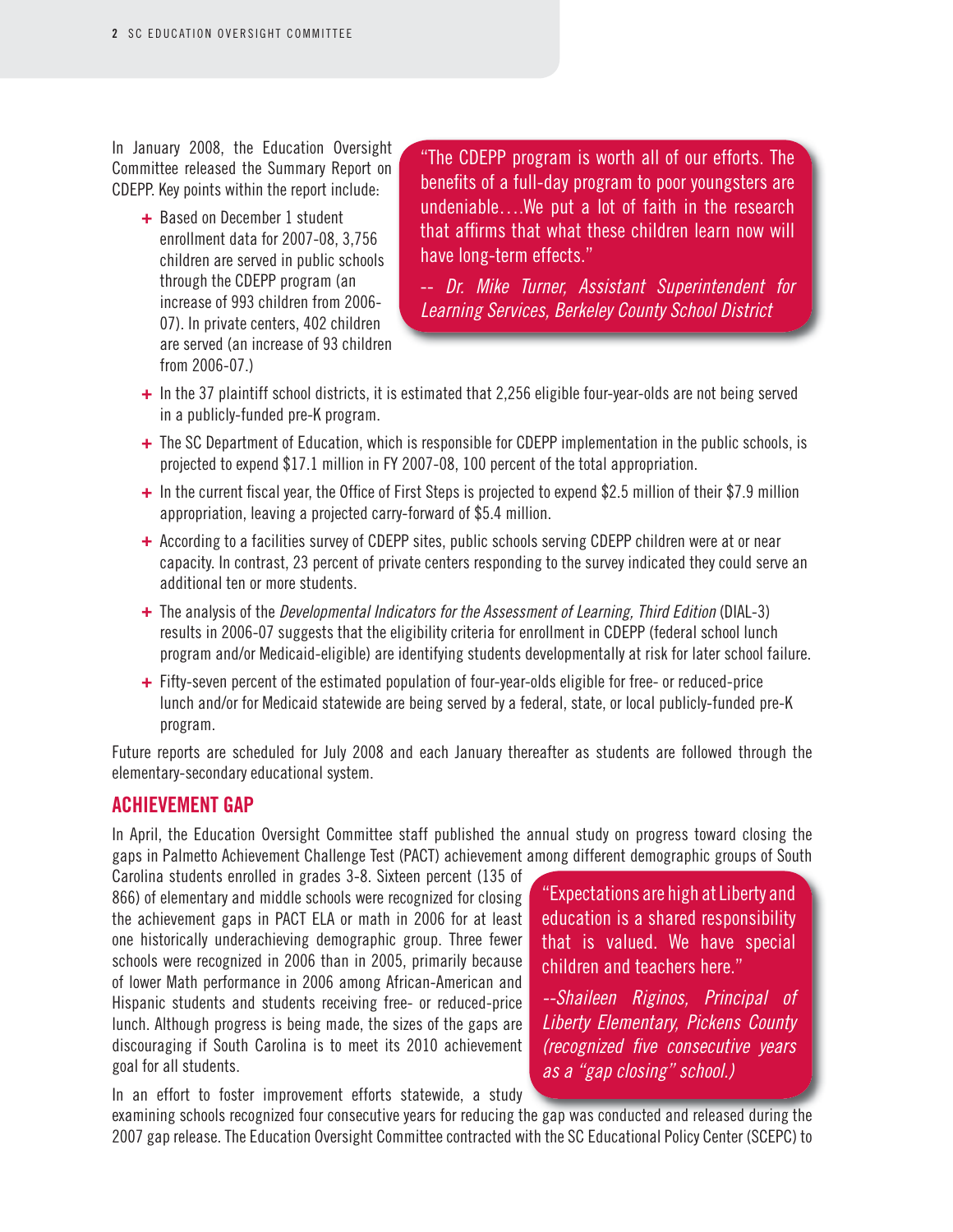study the characteristics of these gap-closing schools.

The study examined the characteristics of 26 elementary schools using school report card indicators and school climate survey data gathered from students, parents, and teachers. The report identified the important role of a positive school climate that fosters the attainment of high student performance. Teachers in gap closing schools, for example, expressed more favorable opinions of schools, especially in the area of home-school relations.

#### **Review of the U.S. History and Constitution End of Course Field Test**

In accordance with EAA, the Education Oversight Committee conducted a review of the U.S. History and Constitution End of Course field test during the fall of 2006. The review covered the technical quality of test items and their alignment to the course standards. The review found that the "field test appears to be well aligned with the academic standards, to make appropriate cognitive demands of students, to be generally adequate in technical quality, and to reflect very high expectations for performance." Approval of the test, however, was delayed until additional data on student performance on the test could be obtained and information from U.S. History and Constitution teachers on their understanding of the course standards could be obtained and related to student performance.

In April 2007, a survey regarding the course academic standards was distributed to the 633 teachers of the U.S. History and the Constitution course identified by 84 of the 85 school districts in South Carolina. A total of 312 teachers (49.3 percent) responded to all the survey questions. The teachers' responses to the survey were summarized and distributed to Education Oversight Committee members and to the members of the Instructional Leaders' Roundtable for discussion and comment.

The results of the survey revealed major concerns about the difficulty of the test, which made it hard for teachers to differentiate levels of achievement. The following recommendations were adopted by the Education Oversight Committee in October 2007 and transmitted to the South Carolina Department of Education (SCDE):

- **1** The SCDE should take actions to improve the alignment among the U.S. History and the Constitution course standards, the instruction of those standards, and the End of Course test. Prior to Education Oversight Committee approval, the SCDE should provide evidence for the enactment of those actions to the committee. The actions to improve the alignment may include, in addition to other possible activities:
	- **+** Examine the course standards and End of Course test to identify or affirm the essential content to be learned and tested;
	- **+** Complete the development of the Teacher's Guide, including guides for effectively pacing instruction, to the U.S. History and the Constitution course standards and End of Course test.
- **2** Continue the administration of the U.S. History and the Constitution End of Course test as a field test and provide feedback to schools and districts on the performance of their students.
- **3** The actions undertaken to improve the alignment among the standards, instruction, and the test should be accomplished by June 2008 to allow for professional development activities with teachers during Summer 2008.

At its February 2008 meeting, the Education Oversight Committee voted to defer approval of the U.S. History End of Course test until student performance data for 2007-08 and final teacher support materials could be reviewed.

#### **South Carolina Alternate (SC-Alt) ELA and Math Field Test**

As part of its responsibilities listed in the Education Accountability Act of 1998 (EAA), the Education Oversight Committee reviewed the South Carolina Alternate Assessment (SC-Alt) English Language Arts (ELA) and Mathematics field tests administered in Spring 2006 and Spring 2007.

The SC-Alt ELA and Mathematics assessments are designed for administration to students with significant cognitive disabilities. The SC-Alt ELA and Math field tests were reviewed through two sets of studies. One study examined the alignment between the SC-Alt ELA and Mathematics assessments and the state academic standards. The second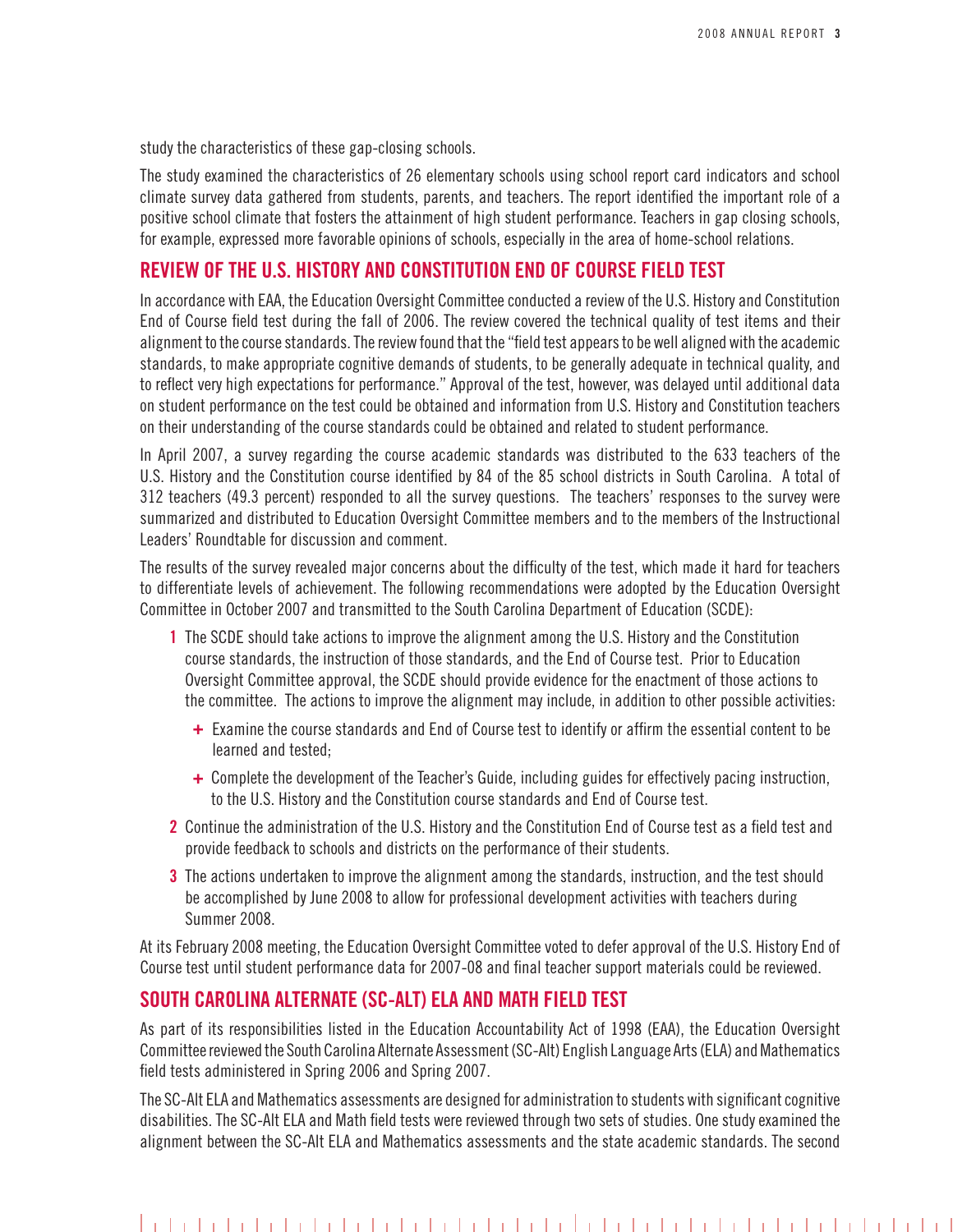study was a technical review of the task and item data from the 2007 test administration.

Overall, the SC-Alt ELA and Mathematics assessments were found to be aligned with the South Carolina ELA and Mathematics academic standards and have acceptable technical quality consistent with the requirements of Section 59-18-320 A. In September 2007, the Education Oversight Committee recommended adoption of the assessments following the completion of a review of "flagged" items by the SCDE and the development and dissemination of updated professional development materials. In February 2008, the assessment was approved by the Education Oversight Committee.

#### **Computer-Based Testing Study**

During the 2006 legislative session, the General Assembly adopted Act 254, and with the adoption, approved many of the recommendations of the Testing Task Force. One recommendation of the Task Force was to conduct a study on the feasibility of computerized testing in grades 1-10. A contract was awarded to Data Recognition Corporation (DRC) to conduct the feasibility study. Results of the study indicated that converting to computer-based testing would cost, at a minimum, \$54,250,000 for infrastructure and hardware costs; there would be additional costs for test development, item writing, comparability studies, additional staff, etc. The study also found that the vast majority of students spend 30 minutes or less on a school computer each day and that computer-based testing will not produce increased test scores unless instruction is technology-based. Should the state decide to implement computer-based testing, DRC recommends a multi-year rollout plan that would start with 7th grade science and expand each year to another discipline. The report from DRC was presented to a joint meeting of Education Oversight Committee and the State Board of Education. After careful consideration of the study and input from an advisory panel, the Education Oversight Committee recommended that the plan suggested by DRC not be implemented at this time until a study on the use of technology in instruction was completed and that minimal standards for computer hardware purchased with state funds were established and put into practice. Staff from the Education Oversight Committee, the South Carolina Department of Education, and the Chief Information Office of the Budget and Control Board are studying the instruction issue and will issue a report in late 2008.

#### **Palmetto Priority Schools Evaluation**

In accordance with the 1998 EAA provision, two levels of intervention are linked to a school rating of Below Average or Unsatisfactory. Schools in each of these two categories are evaluated through an external review process and required to obtain State Board of Education approval for an improvement plan. When a school does not make expected progress, which is based on the following two criteria: (1) attain a minimum absolute value of 1.8, and (2) increase the school's absolute value .3 of a point, or improve the absolute rating at least one level, the State Superintendent is responsible for determining if he should assume management of the school.

With the publication of the 2006 school ratings, 16 schools rated Unsatisfactory were identified as failing to make expected progress. The Education Oversight Committee established an agreement with the SC Department of Education to evaluate these schools [designated as Palmetto Priority Schools (PPS) in spring 2007], and the students are to be monitored from 2007 to 2012.

The evaluation design is conceptually based upon the premise that student academic performance has four sources:

- **1** Home environment—encompasses structural characteristics (e.g., SES, racial/ethnic composition, residential patterns), parental involvement in education, parent-child interactions, neighborhood characteristics, parent psychological distress, and religiosity;
- **2** School climate—teacher expectations and beliefs about student achievement, administrative leadership, resources, institutional support, the degree of collegiality within the school, teacher job satisfaction, degree of teacher responsibility for student outcomes, teacher classroom management, and the amount of institutional change in recent years;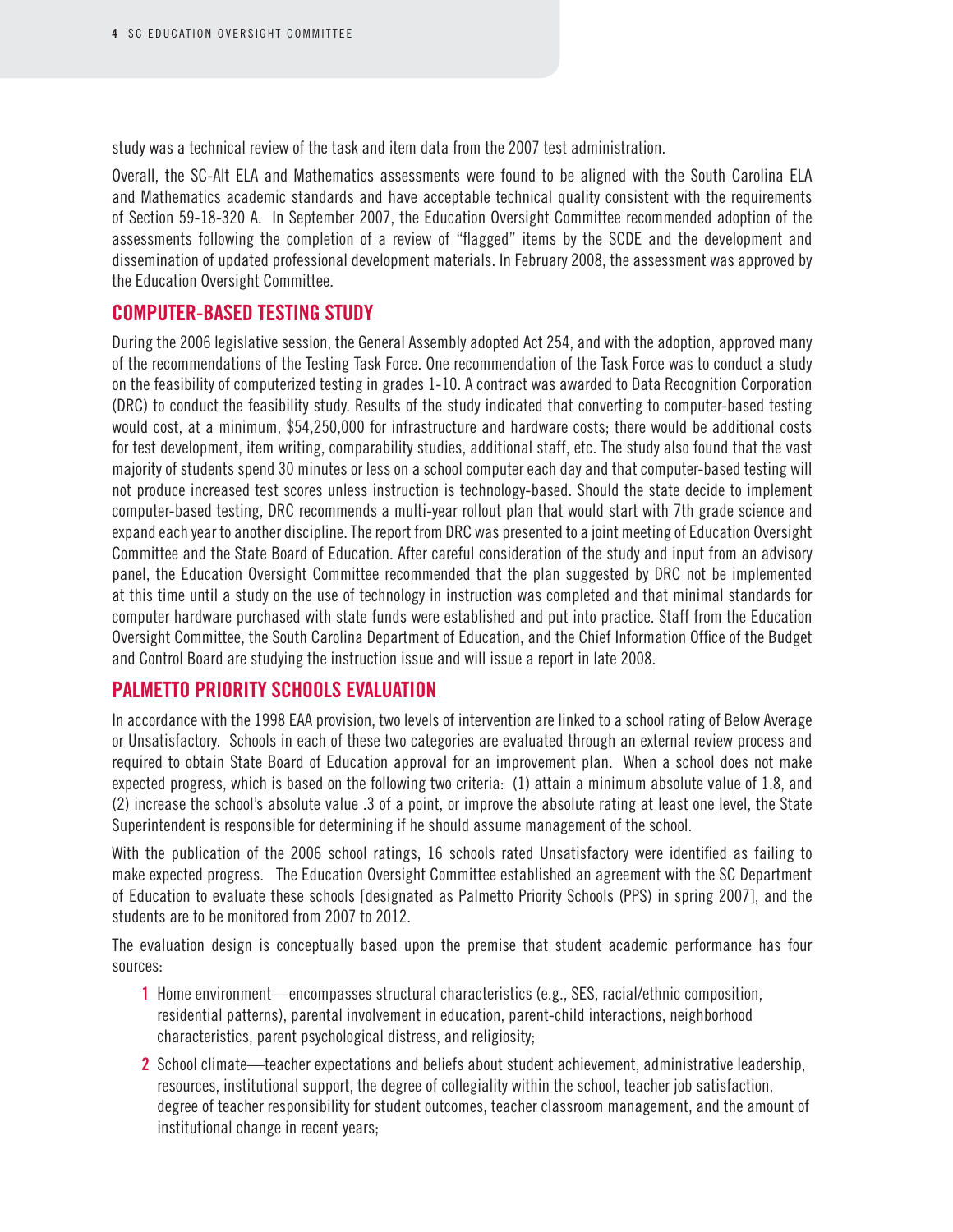- **3** Student motivation for learning—academic efficacy and aspirations, school engagement, and motivation for learning and achievement; and
- **4** Health status—chronic illnesses, symptoms of distress (e.g., sleep difficulty, feelings of anxiety/ depression, eating problems, agitation, and physical problems), and mental health issues.

#### **Technical Advisory Committee**

To review the accountability system and to provide advice regarding its improvement, a Technical Advisory Committee (TAC) was established and convened in Columbia on February 20 and 21, 2007. Prior to its meeting the TAC was provided with materials describing the South Carolina educational accountability system, examples of school report cards, and with copies of various studies of system components for its review.

In general, the TAC found the quality of assessments, the fairness and accuracy of the methodology used to calculate school ratings, and the rigor of the system to be acceptable. The TAC endorsed the recommendations of the Testing Task Force for improvement of the state assessments and noted that the inclusion of the graduation rate, in addition to assessment results in the high school ratings, was a strength. The inclusion on the report cards of survey results from parents, teachers, and students was also noted by the group as a particular strength of the South Carolina reporting system. The group considered a number of technical issues regarding the ratings and assessments and made recommendations regarding many of those issues.

#### **Accountability Manual**

Each spring the Education Oversight Committee staff produces the *Accountability Manual*, which provides detail on the ratings system for educators and interested individuals. Accountability Manuals are distributed to school and school district administrators each summer and contain the current data on formulas, expectations, procedures, etc. on the accountability system.

####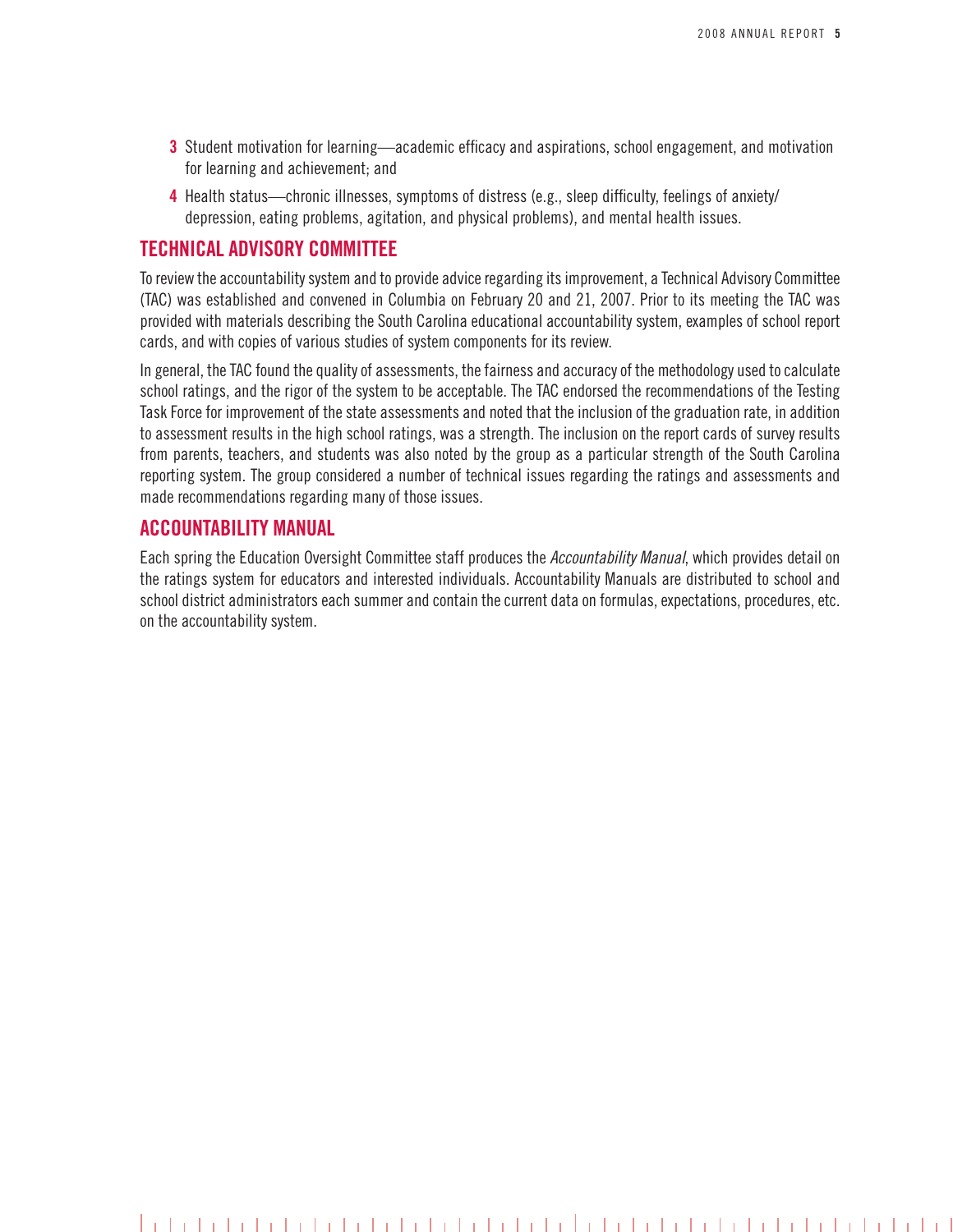# **STATE SUPPORT fOR STUdENT ACHiEvEMENT**

#### **APPROvAL Of THE MATHEMATiCS ACAdEMiC STANdARdS**

During the April 2007 education oversight Committee meeting, the committee considered and approved the revised Mathematics Academic Standards. At the June 2007 meeting the committee approved two amendments to the revised standards adopted by the State Board of Education in April. The approval completed the revision process begun in the spring of 2006. Implementation of the revised standards began with the 2007-08 school year.

#### **APPROvAL Of THE ENgLiSH LANgUAgE ARTS ACAdEMiC STANdARdS**

During the April 2007 Education Oversight Committee meeting, the committee considered and approved the revised English Language Arts Academic Standards. The approval completed the revision process begun in the spring of 2006. The State Board of Education has not given final approval to the revised standards, but the standards as approved by the Education Oversight Committee have been implemented as a field test for the 2007-08 school year.

#### **RETRAiNiNg gRANT PROgRAM REPORT**

**ii**

Education Oversight Committee staff conducted a final review of the Retraining Grant Program. Through Proviso 1A.47 of the Fiscal Year 2007 budget, the program no longer exists as a separate program but is now part of the overall technical assistance appropriation per school. In 2006-07, 365 schools participated in the program; 111 schools new to the program received a \$10,000 planning grant and the remaining schools had carry forward money from previous years. The review found that the schools receiving the planning grant did not receive the funds in a timely manner, and that teacher and administrative turnover impeded the overall long-term impact of the program. Recommendations resulting from the final review included prohibiting schools from carrying technical assistance funds forward from year to year and more timely distribution of the planning grants.

#### **TEACHER LOAN STUdy**

education oversight Committee staff completed the annual review of the teacher loan program (tlp). the program continues to provide needed assistance to individuals seeking certification in a qualifying subject area or teaching in geographic-needs schools. the study noted a 15.2 percent increase in the number of applications over the last two years and an increasing number of qualifying schools. Recommendations to improve the program included a call for a Policy Board of Governance as part of the Commission on Higher education to set goals, facilitate communication among the cooperating agencies, advocate for the loan participants, and effectively market the program. At the end of the 2007 session of the General Assembly, H3162, a bill to create a Policy Board for the TLP, had passed the House and currently awaits consideration by the Senate Education Committee.

#### **TEACHER RECRUiTMENT ANd RETENTiON TASk fORCE**

As part of the Fiscal Year 2007 Appropriations Act, the General Assembly adopted proviso 1A.66 requiring the education oversight Committee to "convene a task force to evaluate current teacher recruitment and retention policies, particularly those that impact on schools that have historically underachieved." The Task Force began meeting in February 2007 and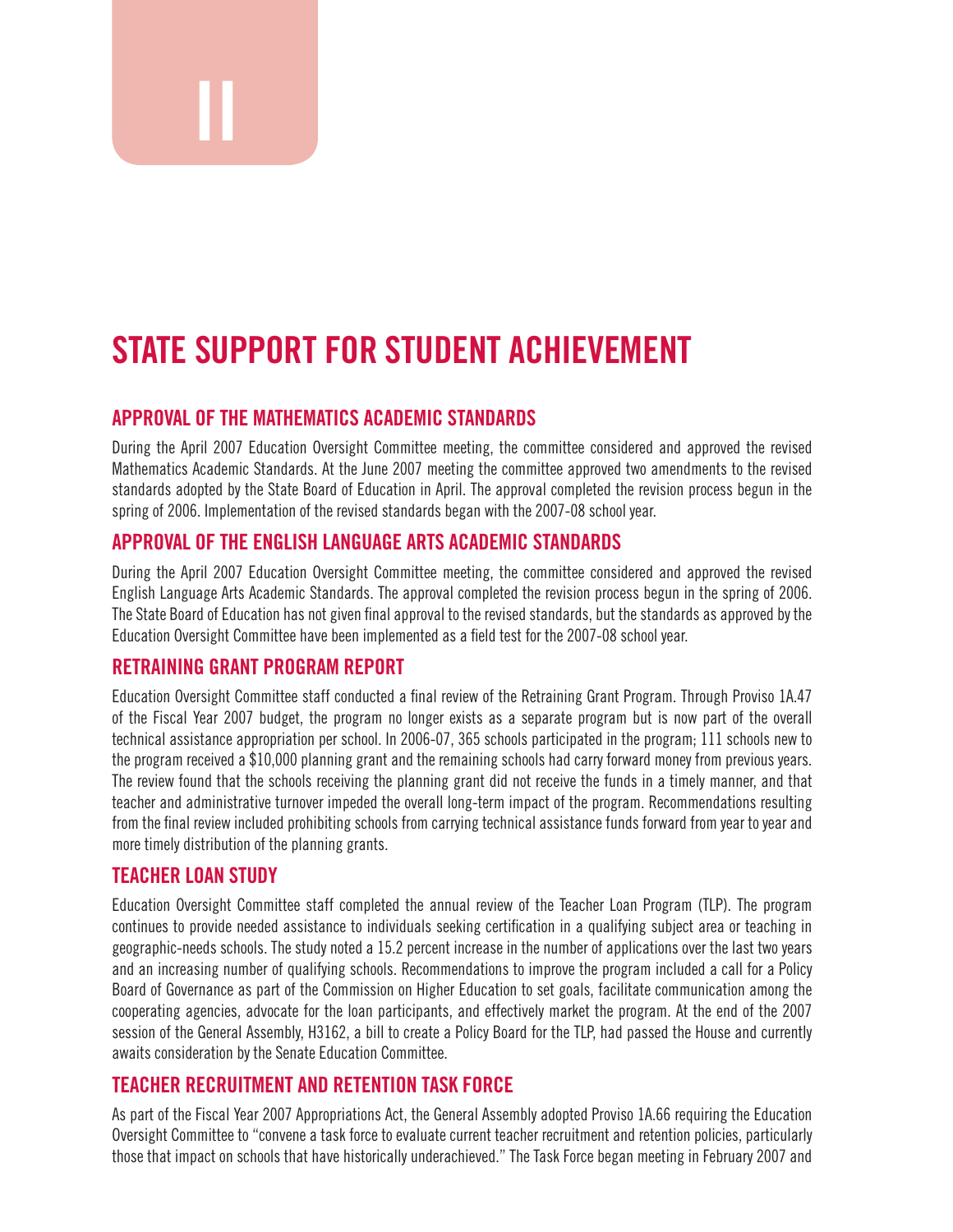"Mentoring is extremely important. we work so hard to get these young teachers. If they aren't supported, we lose them."

-- *Terri Myers, Director of Personnel in Berkeley County School District*

completed its work in September 2007. Among the findings of the Task Force were that teacher recruitment and retention is a complex issue for which there is no quick solution or "silver bullet" fix; South Carolina has a number of teacher recruitment and retention programs in place that are successful in many ways; South Carolina's teacher preparation institutions and the alternative certification programs are not producing a sufficient number of graduates to meet the state's needs; working conditions are a major factor in teacher retention; and salary is a factor in

teacher recruitment and retention, but increasing salary alone will not solve the recruitment and retention situation. Recommendations to address the situation included implementing a data collection system in South Carolina similar to the one implemented in Virginia to collect more accurate and definitive data on teacher recruitment and retention for research and development of policy in the future; expanding the marketing of the teacher recruitment and retention programs that presently exist in South Carolina through the responsible agency or sponsoring institution to increase the awareness and effectiveness of these programs, especially in the recruitment of males and African Americans; and conducting a study on teacher compensation, to include examination of innovative ways to increase compensation for teachers beyond traditional salary.

#### **SUPERiNTENdENTS' PERSPECTivE ON TECHNiCAL ASSiSTANCE**

In June, the Education Oversight Committee released the results of a study conducted to gain a better perspective on the role the school district superintendents in the state are playing at the school level with the planning, implementation, and assessment of the plans written under the Technical Assistance Program. The study, conducted by an independent, Columbiabased research firm, indicated that the technical assistance program was working well from the perspective of the 31

superintendents interviewed in the study. Those contacted were in a sample of 66 superintendents of school districts receiving technical assistance funds at least once during the 2005-06 school year.

overall, superintendents reported close working relationships with the principals and tended to share similar views on goals and objectives. Through a "shared vision" approach, most superintendents reported that they didn't do a great deal of influencing how technical assistance funds were being used at the school level. Instead, most "Our focus is on teacher quality. That is our challenge. No matter how much money is provided, we only have so many teachers certified in subject areas. There are only so many teachers in the market."

-- *A superintendent interviewed in the Technical Assistance Program Study* 

leave the responsibility with the individual schools, only stepping in when they feel the scope of the plan is drifting outside of the district priorities.

#### **fUNdiNg MOdEL**

During the fall of 2007, Education Oversight Committee staff updated the Education Oversight Committee funding model first presented in 2003. As updated, the funding model incorporates a base student cost of \$5,606. In addition, there are three separate and distinct weightings. (1) The first weighting is characterized as the general education weight and incorporates students in grades kindergarten through twelve, including all special needs students, students in vocational courses and homebound. (2) The second classification of weightings, compensatory, includes additional funding for students in poverty and non- English speaking students, both at a weight of .20. The weighting for non-English speaking students was increased to .20 to reflect the most recent expenditure data from other states. (3) The final classification, program weights, provides additional funding for students scoring Below Basic, students served in gifted and/or talented artistic and academic programs, and individuals in young adult education. the staff also analyzed alternative ways to calculate the base student cost using various district and school enrollment models. These models were based on the academic performance of districts. the analysis revealed that the base student cost would vary between \$5,159 and \$5,457 based on school level.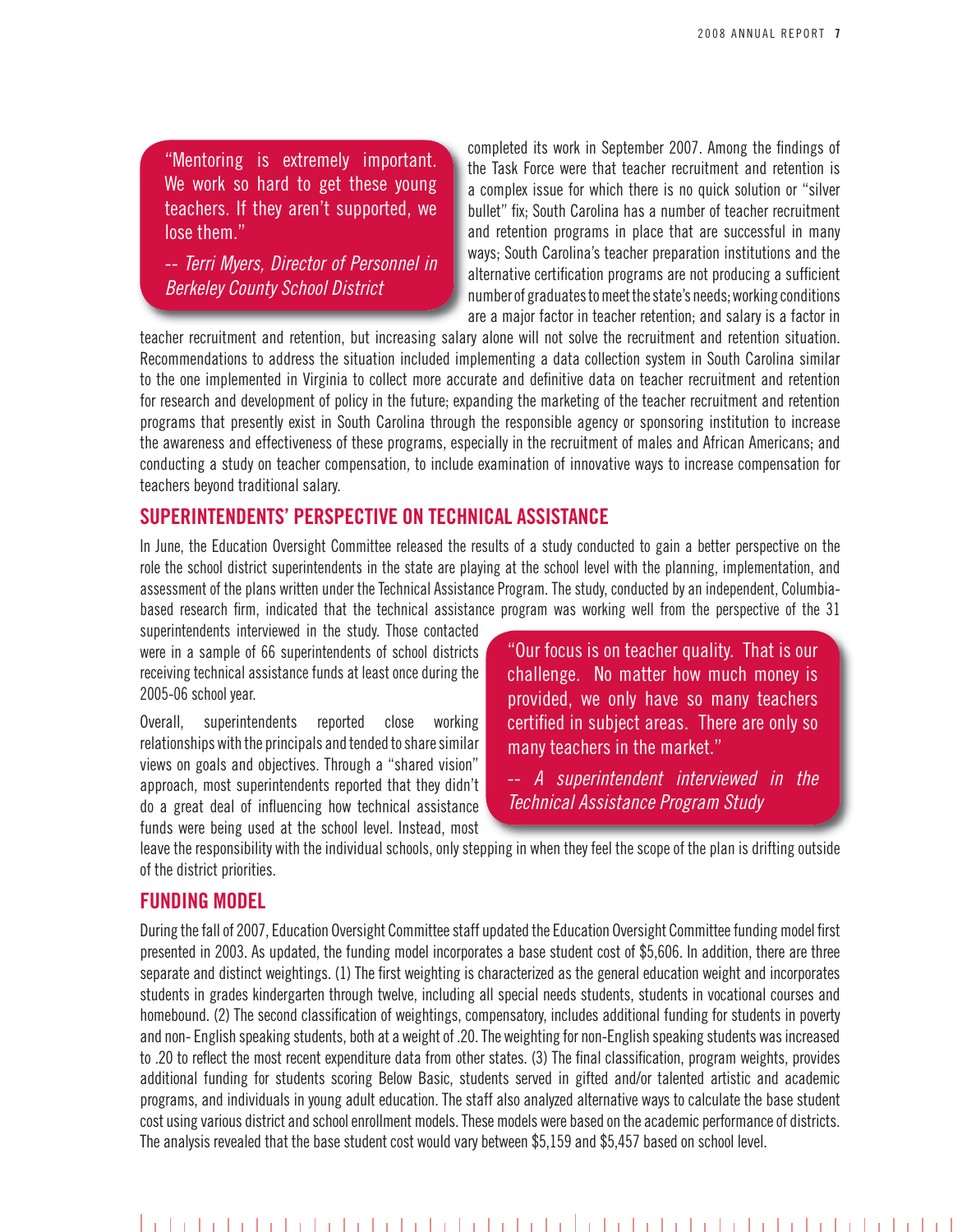#### **Flexibility Study**

Education Oversight Committee staff completed the annual review of fund transfers by school districts as allowed by budget provisos. Since Fiscal Year 2003-04, only seven school districts have not requested any transfers per the flexibility provisos. In FY2006-07, 58 percent of funds transferred were originally allocated to the Reduce Class Size program. Of these funds, 70 percent were reallocated to the Act 135 Academic Assistance Program. Most transfers occur during the last two months of the fiscal year, which raises the issue of whether school districts are using the flexibility proviso as an accounting tool to balance expenditures against available revenues at the end of the year instead of using the proviso to realign financial resources to meet the educational needs of students in a systematic manner. To date, there is no correlation between the use of the flexibility proviso and changes in either academic achievement by students or in school district Absolute ratings.

#### **National Board Certification Program**

The Education Oversight Committee studied the impact of the National Board Certification Program on the teaching profession and student achievement in South Carolina. The National Board of Professional Teaching Standards (NBPTS) was formed in 1987 to "advance quality teaching and learning." The first national certificates in the United States were awarded in 1993-94, and South Carolina's General Assembly first appropriated funds for the program in Fiscal Year 1998. For Fiscal Year 2008, the General Assembly appropriated \$ 51,885,838 to fund a \$7,500 salary supplement for teachers earning the certification, and to pay the \$2,500 application fee for teachers seeking the certification. For Fiscal Year 2001 and beyond, Governor Jim Hodges established the goal that South Carolina would employ 5,000 teachers with National Board for Professional Teaching Standards (NBPTS) certification by the end of 2005.

The Center for Educator Recruitment Retention and Advancement (CERRA) is the lead agency for the NBPTS program for South Carolina; the State Department of Education (SCDE) manages all fiscal matters through its Office of Finance. According to NBPTS, at the end of December 2007 South Carolina had the third highest number of National Board certified individuals in the nation (5,734, including 657 newly certified individuals in 2007), and at 12.1 percent, the second highest percentage in the nation. South Carolina also boasts the second largest number of African-American teachers who are NBPTS-certified. At the beginning of the 2007-08 school year, 4,547 individuals were earning all or part of the \$7,500 stipend; the remaining certified individuals were either serving in positions ineligible for the stipend, had retired or left employment without retiring, were employed in private schools, or were deceased. At the end of 2007, there were 2,199 individuals seeking certification; the success of those individuals will be announced in late 2008.

The study recognized that the research on the impact of National Board certification on student achievement is mixed, but recognized the impact of a strong teaching profession on student achievement.

#### **Public CHOICE Innovation Schools**

The General Assembly, upon advice from the Education Oversight Committee, established a grant program to support the creation of Public Choice Innovation Schools in South Carolina and to provide for their evaluation. These schools are public choice alternatives for grade 4-8 students enrolled in the public schools with an absolute rating of Unsatisfactory or Below Average or students enrolled in public schools rated Average or above and who scored Basic or below on any two or more subject area grade level state assessments in grades 3-7 during the most recent scholastic year. The goal of Public Choice Innovation Schools is to demonstrate leadership in instructional, administrative or personnel practices yielding strong student academic achievement.

The grant is intended to be for a minimum of five years, upon annual certification of positive implementation by the State Department of Education. The first year of funding is for planning and start-up purposes and the remaining years of supplemental funding for operation of the innovation schools. Entities eligible to receive a grant are partnerships which include two or more of the following: a public school district, an educational management organization, a private corporation, a public or private institution of higher education, a consortium of public school districts or other public or private entities. In the applications process, partnerships must demonstrate at least one of the following strategies in improving leadership and academic achievement: changes in teacher compensation to address geographic or certification barriers and/or to offer performance incentives; utilization of novel leadership and administrative policies and procedures, to include preparation and certification of administrators; operational procedures and costs shared with other entities; continuous progress of students between grades 4-8; uses of time, space and technology in the instructional delivery of state academic content standards; or a combination of these strategies.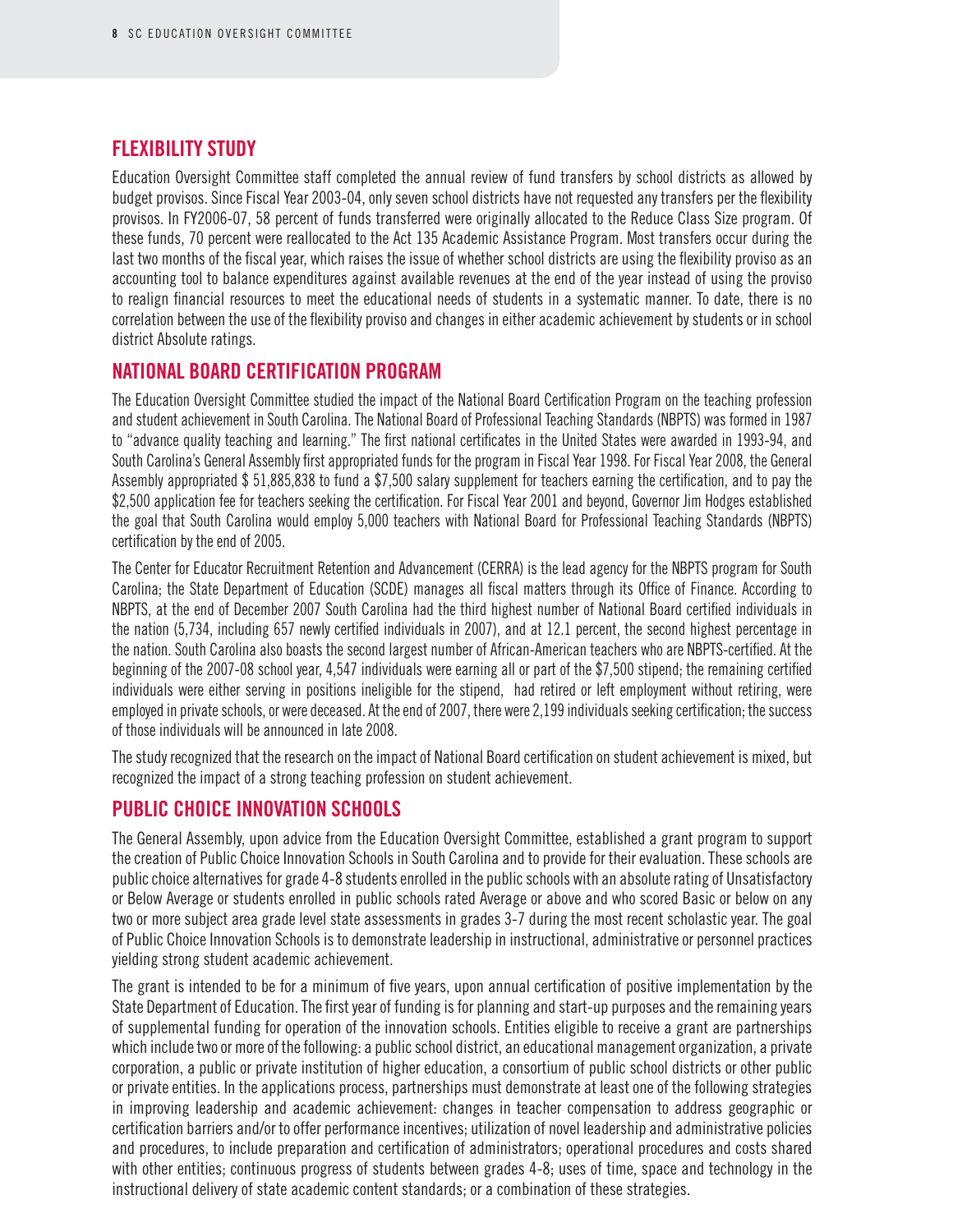## **PUBLiC AwARENESS**

**iii**

#### **EdUCATiON OvERSigHT COMMiTTEE/SCdE REPORT CARd wORkSHOPS**

In November, the Education Oversight Committee and the South Carolina Department of Education sponsored three Principal's Checkup Workshops for South Carolina principals. The workshops, held in Columbia, Greenville, and Charleston,

focused on collecting quality data and managing it at the school level. Sessions were geared toward elementary/middle school ratings, high school ratings, and data collecting using SAIS and SIDS.

As a result of these workshops several of the participants have requested and are eagerly awaiting future workshops with information similar to that presented. Participants were enormously impressed how beneficial the data presented applied to their daily functions on the job.

#### **PAiRS**

launched in February 2005, parents and Adults Inspiring Reading Success (PAIRS)

"I found the workshops to be beneficial as confirmation as to the details of how I currently calculate report card simulation numbers. I think the workshops are invaluable to district Report Card Coordinators. The workshops should be presented to those folks on a yearly basis since new ones might be designated each year. The workshops were a good basis for understanding the calculations. It was great to have all of the offices present to hear our concerns and answer questions."

-- *Debi Gilliam, Director of Testing and Report Card Coordinator, Berkeley County School District* 

is a project of SC's daily newspapers and is administered as a public awareness initiative of the education oversight Committee.

the mission of pAIrS is to encourage and support the achievement of reading literacy on grade level for every child in South Carolina.

Highlights of the year include:

- **+** publication of a "Summer reading" supplement in May, a follow-up to the previous year's pilot with the State newspaper. A total of 228,000 copies were printed and distributed in all copies of *Florence Morning News, Myrtle Beach Sun News, Orangeburg Times and Democrat, Seneca Daily Journal, Union Daily Times,* and *Spartanburg Herald-Journal*. In addition, multiple copies were provided to school districts statewide, every county library in South Carolina, and each PAIRS Affiliate. A teacher's guide to the supplement was provided free of charge to educators upon request.
- **+** Establishment of a redesigned website for the initiative, located at http://scpairs.sc.gov/.
- **+** Partnership with SC Afterschool Alliance to train new and established PAIRS Affiliate programs using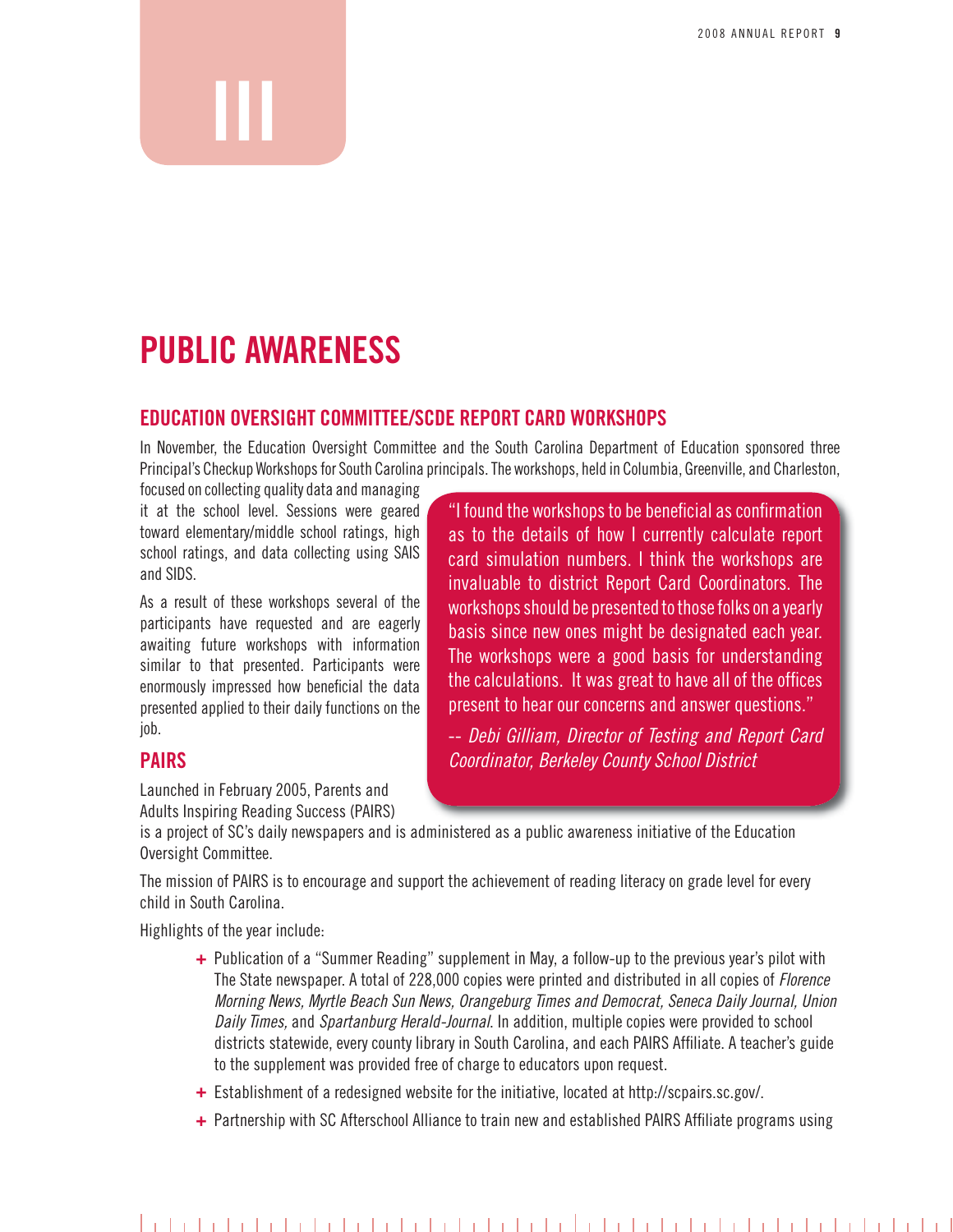the publication *How to Start an Effective Out-of-School Time Program in South Carolina.*

**+** Participation in the SC Afterschool Academies. PAIRS provided scholarship money for five affiliate programs to attend the two-day professional development opportunity sponsored by the Charles Stewart Mott Foundation.

#### **Common Ground**

In February 2007, the Education Oversight Committee concluded an eight-month tour of counties "Looking Forward: Building Upon Common Ground in South Carolina's Changing Environment," Conversations were held in each SC county focused on individuals and communities using their influence and energies to unite around those areas where we agree.

Education Oversight Committee members studied the reports of the community meetings and identified areas of strong consensus:

- **1** As South Carolina becomes more diverse, schools are embracing change and innovation to ensure every student succeeds.
- **2** The success of all students depends on a community commitment to education and shared responsibilities among families, educators, and family members.
- **3** Collectively, groups and individuals should rise to the challenge of educating and impacting each student in South Carolina. A community framework consisting of communication, coordination, and collaboration is necessary so that all of South Carolina succeeds.

The results of the meetings yielded numerous examples of innovative programs and partnerships working across South Carolina. To assist in building a community framework, the Education Oversight Committee began the process of collecting information to establish an online "Community Resource Hub."

#### **Family-Friendly Standards**

The Education Oversight Committee, in cooperation with the SC Department of Education, published the annual "Guide for Parents and Families about What Your Child Should Be Learning in School This Year." The publication, available in both English and Spanish versions, provides current information on the standards in the four core content areas in grades K-12. In 2007, the publication was revised to be more "reader-friendly" with updated graphics.

#### **Parent Survey**

Education Oversight Committee staff completed the annual review of the Parent Surveys completed in accordance with the EAA. The review found that the number of parents returning surveys, 69,495, increased for the fourth consecutive year. Based on the results of the 2006 parent survey, parents continue to have an overwhelmingly positive perception of the learning environment and social and physical environment of their child's school. And, for the first time since statewide administration of the survey in 2002, parental satisfaction with home and school relations exceeded 67 percent. The results were also consistent with prior surveys. Parent satisfaction with the learning environment, home and school relations and social and physical environment of their child's school declined as the absolute rating of their child's school declined and improved as the absolute rating of their child's school improved.

Regarding parental involvement, the analysis reveled that the level of parental involvement was comparable regardless of the absolute rating of their child's school. As in prior years, parents noted that their work schedule was the greatest obstacle to their involvement. Other obstacles to parent involvement were lack of transportation, family health programs, and lack of available care for children or other family members.

#### **Back-to-School Supplement**

Prior to the start of the 2007-08 school year, the Education Oversight Committee led an effort to produce a back-to-school publication to provide parents and families with tools and resouces to support their children in the upcoming school year. The eight-page tabloid included information about supporting success at home and at school. Special sections addressed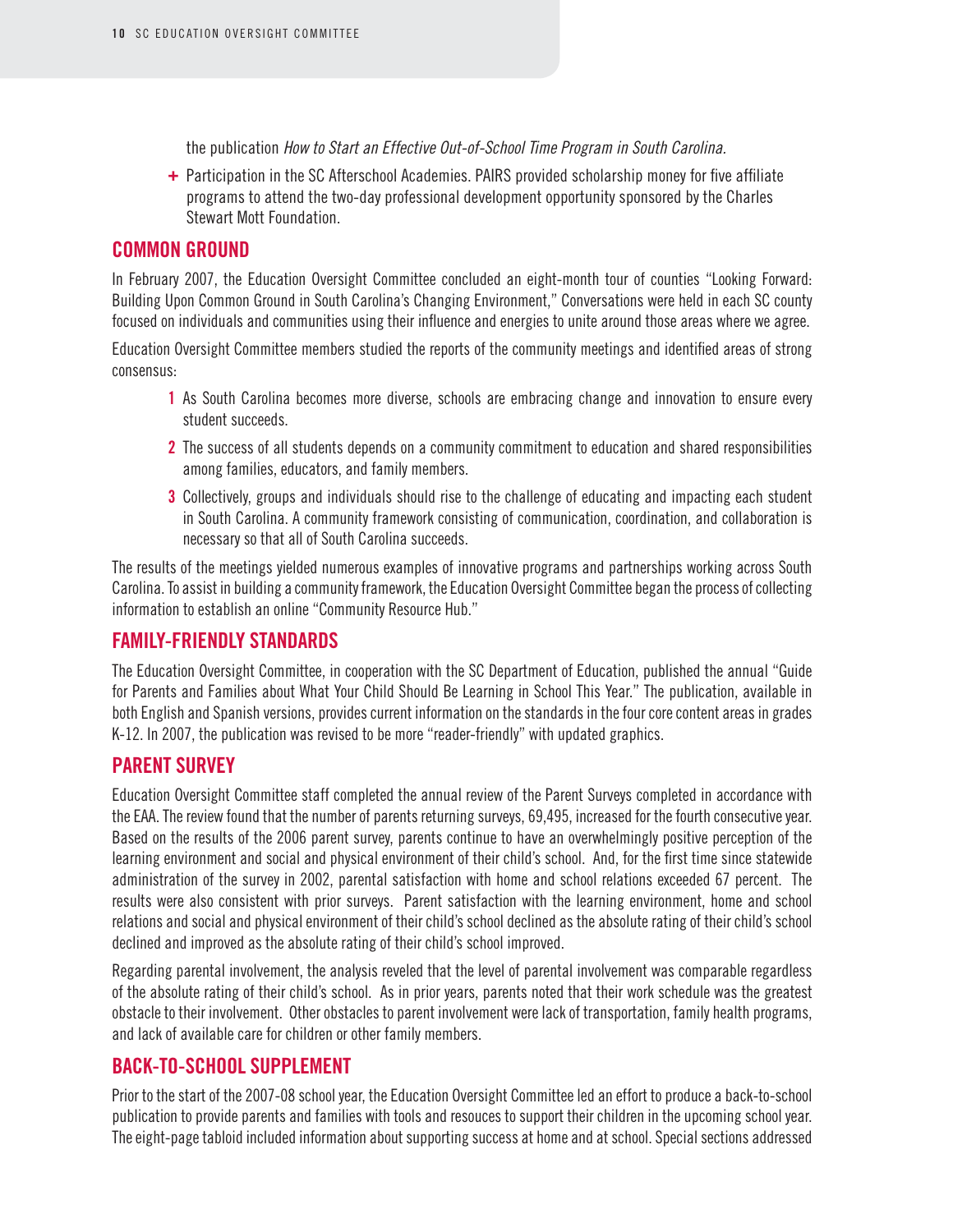tips for making the newspaper a fun learning tool, helping your child use the internet wisely, and recommended questions to ask at parent-teacher conferences. Current information about Personal Pathways to Success/Education and Economic Development Act (EEDA), along with a Parent Homework section, were included. The guide was published in each of South Carolina's 16 daily newspapers and *The Black News*, a statewide publication. Additional copies were distributed to every SC school district, pediatricians statewide, SC county libraries, Doctor's Care locations, and PAIRS Affiliates.

The Education Oversight Committee's partners in the 2007-08 project included the Commission for Minority Affairs, South Carolina Department of Education, New Carolina – South Carolina's Council on Competiveness, SC Chapter of the National School Public Relations Association, Total Comfort, and Doctors Care.

####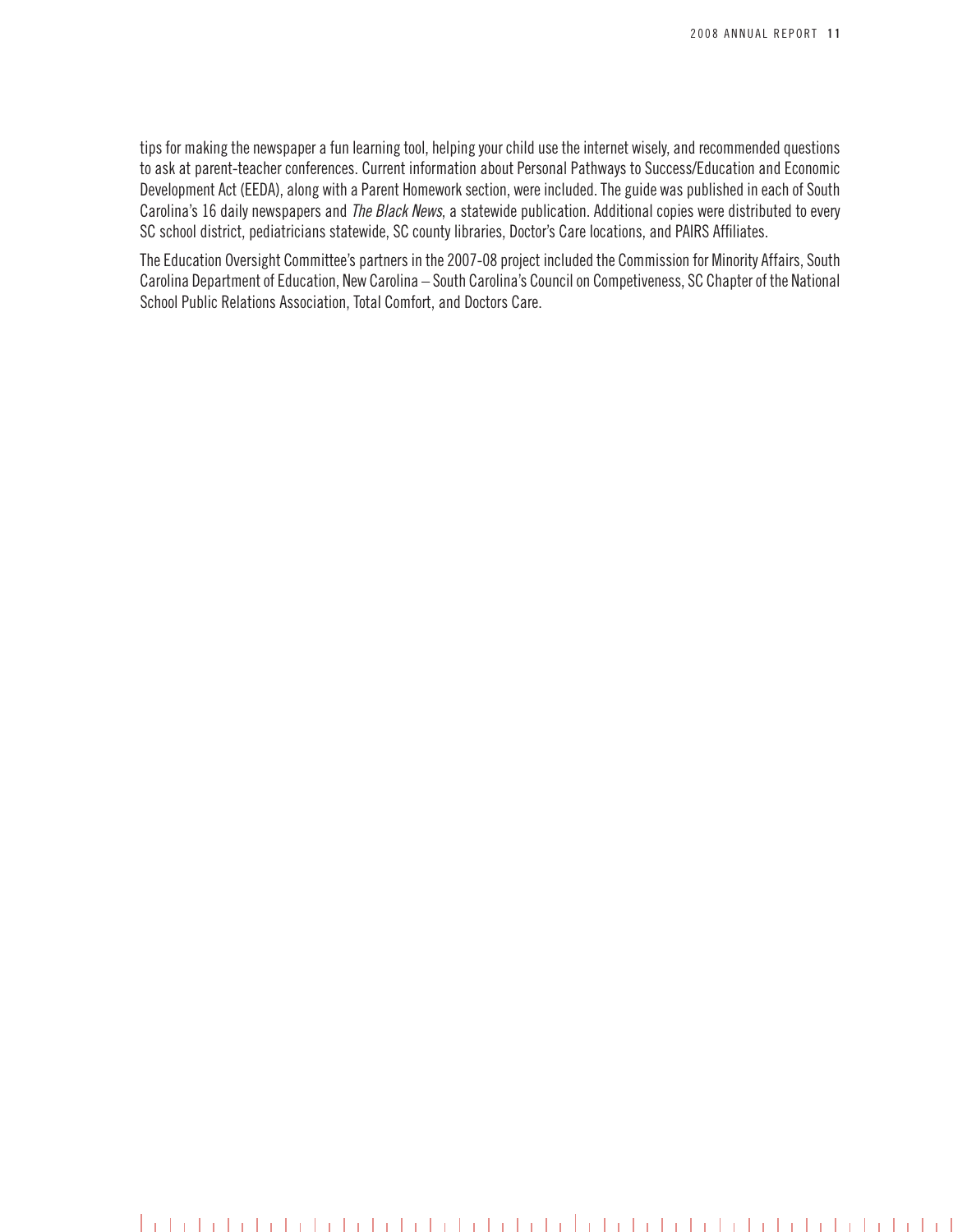# **AdviSORy gROUPS**

**iv**

#### **NATiONAL ENgLiSH LANgUAgE ARTS REviEw PANEL**

Mark Bauerlein, Emory University Allen Berger, Miami University of Ohio (retired) Vicki Jacobs, Harvard University Sandra Stotsky, educational consultant, Fordham Foundation Dorothy Winchester, Indiana Department of Education

#### **ENgLiSH LANgUAgE ARTS PARENT/BUSiNESS/ COMMUNiTy LEAdER REviEw TASk fORCE**

Hannah Baker, west Columbia Robert Bockman, Columbia Gloria Bockleman, Beaufort Beth Collins, lamar Robert Gathers, Orangeburg Joyce Hill, Timmonsville John Macomson, Campobello Joseph McEachern, Columbia Donald Myers, Scranton Frances patrick, St. George John Peoples, Blair Tom Roe, Greenville Phillip Taylor, Walterboro Beth Wells, Union Judith wylie, Sumter

#### **ENgLiSH LANgUAgE ARTS SPECiAL EdUCATiON/ELL REviEw TASk fORCE**

Danielle Allen, Goose Creek Maria Beckner, laurens Brian Blitch, Moncks Corner lori Corley, Saluda Ann Cureton, lancaster Donna Edmonds, Mayo Debbie Gunter, Swansea patricia Hutchinson, Columbia Keturah Inabinett, Harleyville Andree Jaynes, Charleston Sharon Moss, Sumter

Kristy powell, Conway Mary Reed, Walterboro Nancy Rollison, West Columbia Vicki Steadman, Inman Connie Thomas, Timmonsville Heather Thomson, Pawleys Island Guadelupe Vincent, lugoff

#### **NATiONAL MATHEMATiCS REviEw PANEL**

Deborah Bliss, Virginia Department of Education Jeane Joyner, Meredith College David Klein, Fordham Foundation Cathy Seeley, National Council of Teachers of Mathematics

#### **MATHEMATiCS PARENT/BUSiNESS/COMMUNiTy LEAdER REviEw TASk fORCE**

Rita Bixler, Laurens Shirley Collenton, Georgetown Robert Hunter, Pamplico Patty Lee, Hemingway Jill Marshall, lancaster Ruth Murray, Dalzell Alma Pearson, Ridgeville Lynn Perry, Saluda nick Sherfesee, Myrtle Beach Jane Wilkes, Union

#### **MATHEMATiCS SPECiAL EdUCATiON/ELL REviEw TASk fORCE**

Sally Adams, Jefferson Bonnie Byrd, lexington Victoria Caldwell, north Augusta Maria Cruz, Summerton lynn Dowis, Anderson Angela Fulton, Kingstree Dawn Greene, landrum Andree Jaynes, Charleston Sharon McCullough, Conway Yvonne Mitchell, Orangeburg Ann Moore, woodruff Renee Nouvelle, Cross paula watson, Bowman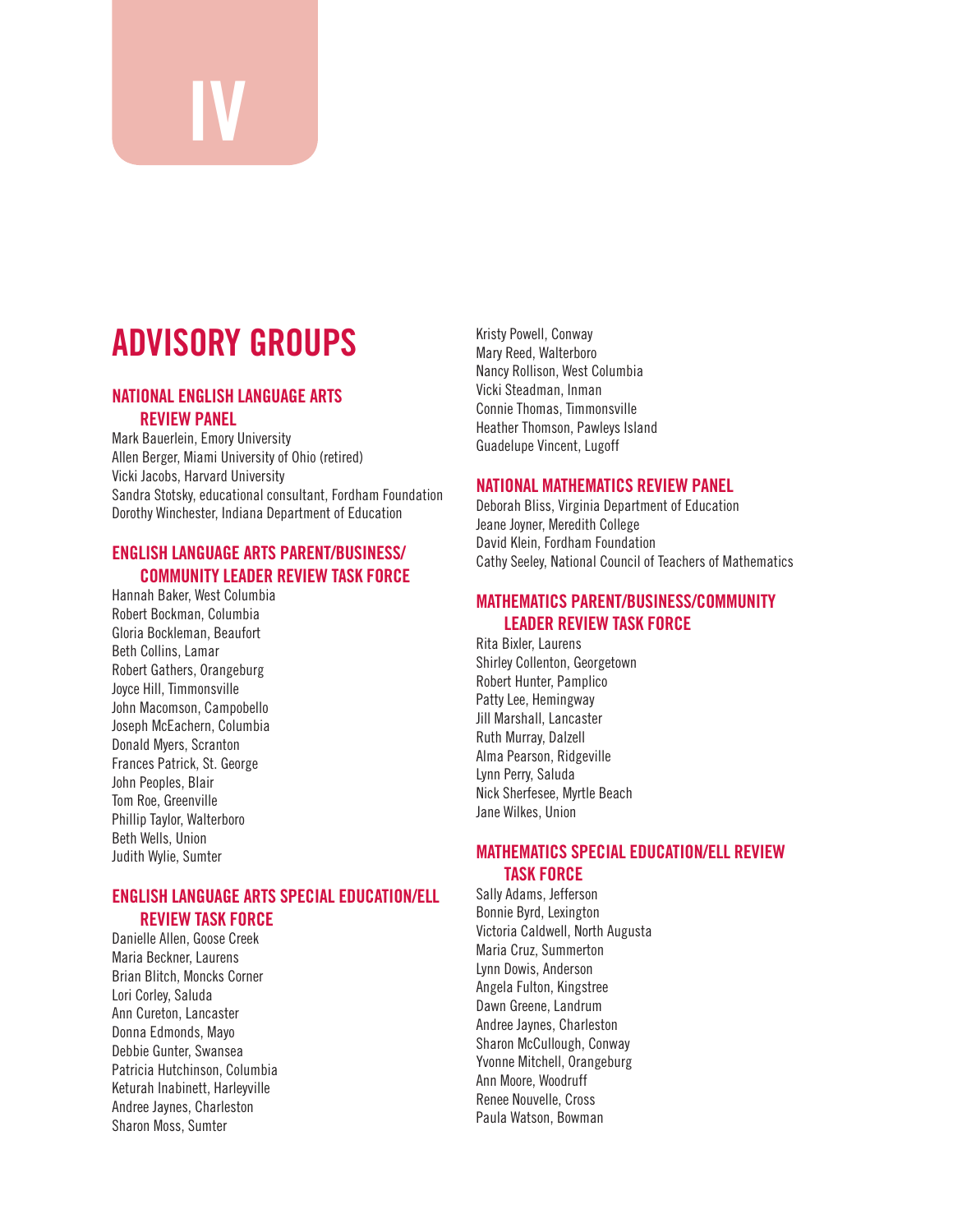#### **Back-to-Supplement Work Team**

Mary Anne Byrd, SC-NSPRA Janie Davis, SC Commission on Minority Affairs Tom Hudson, SC School Improvement Council Amy Love, New Carolina – Council on Competitiveness Jim Reynolds, Total Comfort Cleo Richardson, SCDE Frank White, SCDE Claudia Wolverton, SC School Improvement Council

#### **CDEPP Evaluation Team**

Melanie Barton, Education Oversight Committee Staff William Brown, University of South Carolina Christine DiStefano, University of South Carolina Heather Smith Googe, University of South Carolina Fred Greer, University of South Carolina Dr. Kathy Paget, University of South Carolina Dr. Jon Pierce, University of South Carolina David Potter, Education Oversight Committee Staff Dr. Ken Stevenson, University of South Carolina

#### **Computer Based Testing ADVISORY GROUP**

Dee Appleby, Columbia, Charmeka Bosket, Columbia Buck Brown, Columbia John E. C. Davis, Columbia Elizabeth Eason, Columbia Peggie Grant, Georgetown Henrietta Green, Sumter William Gummerson, Batesburg-Leesville Clara Heinsohn, Charleston Jake Jacobs, Columbia Liz Jones, Columbia David Longshore, Holly Hill Kristin Maguire, Clemson Tammy Mainwaring, Columbia Len Marini, Columbia Marty Martin, Columbia David Mathis, Aiken Jason McCreary, Greenville Neil Mellen, Columbia Richard Nadeau, Conway Leon Nelson, Columbia David O'Shields, Clinton Lane Peeler, Columbia Ted Pitts, Lexington Luke Rankin, Conway Mildred Huey Rowland, York Teri Siskind, Columbia Nancy Thompson, Laurens Barbara Teusink, Columbia Bob Walker, Landrum Missy Wall-Mitchell, Ballentine

#### **Gap Study Team, April 2008 (South Carolina Educational Policy Center, USC)**

Christina DiStefano, Jennifer Gay John May Diana Mindrila Diane M. Monrad Anita Rawls

#### **PALMETTO PRIORITY SCHOOLS advisory group**

Marvin Greene, *Anderson* Mary Grimes, *Greenville* Barbara Hairfield, *Charleston* Odell Stuckey, *Columbia*

#### **PAIRS Advisory Board**

Steven Brandt, *Greenville News* Kim Buckner-Land, *Spartanburg Herald-Journal* Valerie Canepa, *Rock Hill Herald* William Collins, *Greenwood Index-Journal* Fred Foster, *Anderson Independent-Mail* Henry Haitz, *The State* Cathy Hughes, *Orangeburg Times and Democrat* Scott Hunter, *Aiken Standard* Mark Laskowski, *Florence Morning News*  Milton Miles, *The Sun News* Jack Osteen, *Sumter Item* Beth Patton, *Island Packet/Beaufort Gazette* Anthony Summerlin, *Union Daily Times* Larry Tarleton, *Charleston Post and Courier*  Joni Weerheim, *Seneca Daily Journal*

#### **Teacher Loan Program**

Camille Brown, CHE Mike Fox, Student Loan Corporation Falicia Harvey, SCDE Jennifer Jones-Gaddy, Student Loan Corporation Wayne Landrith, Student Loan Corporation Gail Sawyer, CERRA Karen Woodward, CHE

#### **Teacher Recruitment and Retention Task Force Members**

Michele Antonucci, Rock Hill Gary Bettinger, Sumter Tara Brice, Belton Leslie Carter, Myrtle Beach Lonnie Craven, Columbia Reggie Dean, Camden Charlie FitzSimons, Columbia Mike Fox, Columbia Mr. Jason Fulmer, Rock Hill Hanicia Graham, Columbia